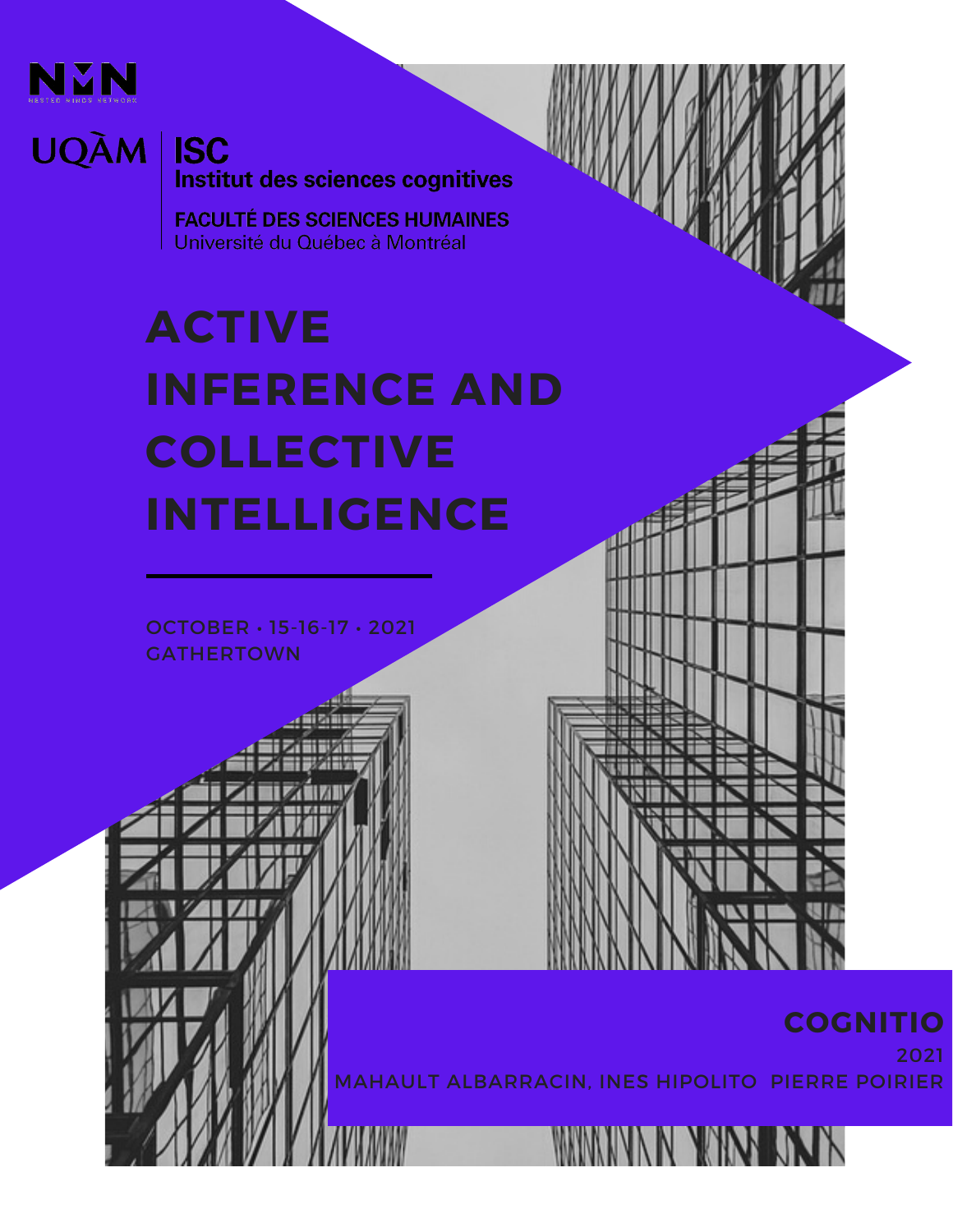## **15th OCT**

| <b>INTRODUCTION</b>                                  | $9:00$ AM  |
|------------------------------------------------------|------------|
| <b>KATE NAVE : RISING STAR SPEAKER</b>               | $10:00$ AM |
| <b>INES HIPOLITO: COGNITIVE BIAS IN DATA SCIENCE</b> | 10:45 AM   |

|  |  | <b>PANEL DISCUSSIONS</b> |
|--|--|--------------------------|
|  |  |                          |
|  |  |                          |

| ITZEL CADENA ALVEAR AND MELINA GASTELUM VARGAS: AN<br>INTEGRATIVE VIEW OF COLLECTIVE ACTION FOR HUMAN AND<br><b>SOCIAL DEVELOPMENT</b> | $3:00$ PM |
|----------------------------------------------------------------------------------------------------------------------------------------|-----------|
| TROY WEEKES AND THOMAS ESKRIDGE: PERSONAL FLOW AND<br><b>EFFORTLESS ATTENTION IN KNOWLEDGE WORK USING ACTIVE</b><br><b>INFERENCE</b>   | $3:45$ PM |
| FRANCESCO BALZAN. JOHN CAMPBELL. AXEL CONSTANT. MAXWELL<br><b>RAMSTEAD: SCIENTIFIC ACTIVE INFERENCE</b>                                | $4:30$ PM |
| KELSEY PERRYKKAD: KEYNOTE SPEAKER                                                                                                      | $5:15$ PM |





12:15 PM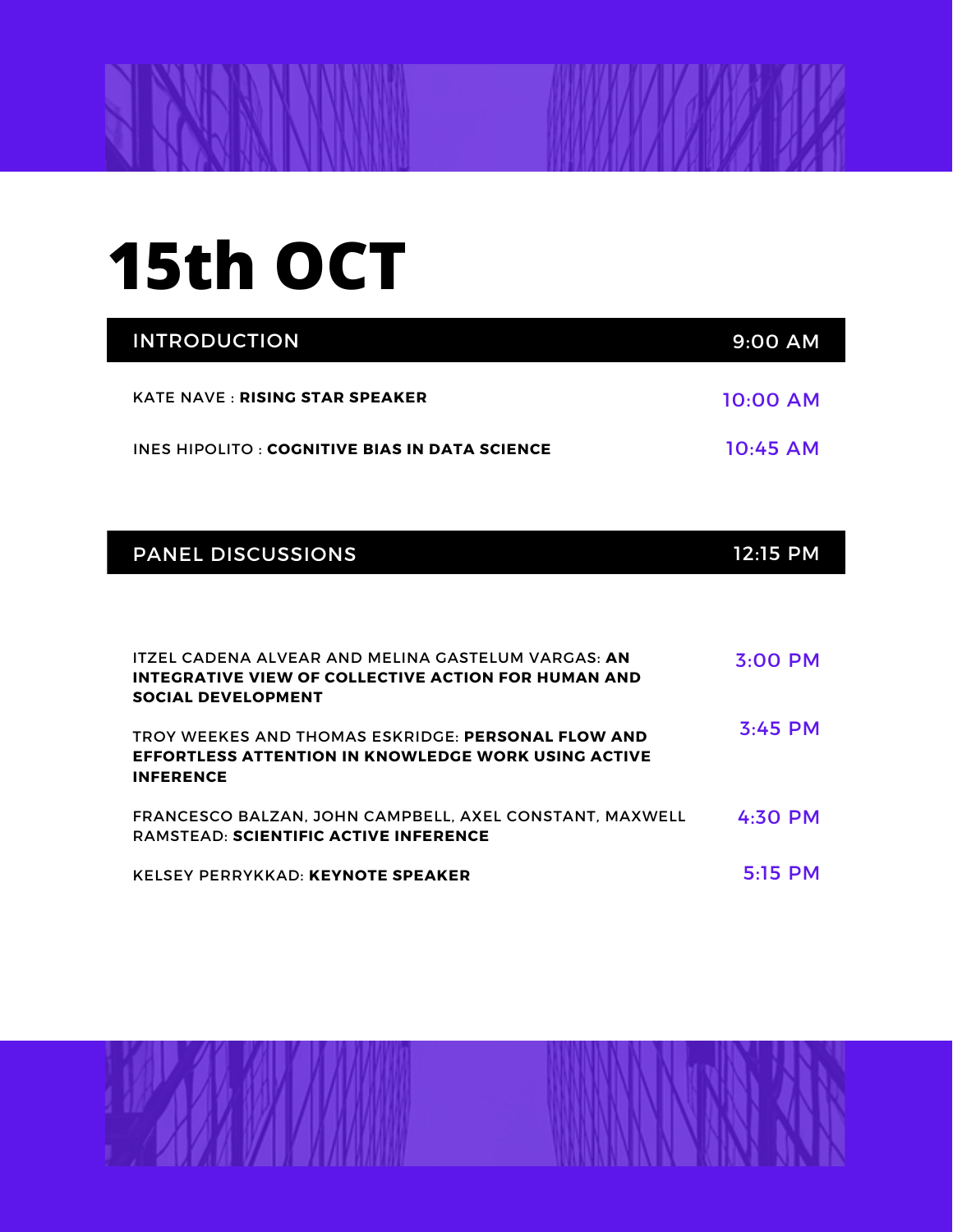# **16th OCT**

| MARK MILLER, DAPHNE DEMEKAS AND BEN WHITE. ARTIFICIAL<br><b>EMPATHY: ACTIVE INFERENCE AND A NEW COLLECTIVE INTELLIGENCE</b>                                    | $9:00$ AM  |  |
|----------------------------------------------------------------------------------------------------------------------------------------------------------------|------------|--|
| <b>JENNY POULTON: KEYNOTE SPEAKER</b>                                                                                                                          | 10:00 AM   |  |
| AVEL GUÉNIN-CARLUT, DANIEL FRIEDMAN AND VIRGINIA BLEU KNIGHT.<br>THINKING LIKE A STATE: ACTIVE INFERENCE AND THE DEEP ROOTS OF<br><b>COMPLEX SOCIETIES</b>     | 10:45 AM   |  |
| ALEJANDRA CIRIA, MAHAULT ALBARRACIN, MARK MILLER AND BRUNO<br>LARA, SOCIAL MEDIA PLATFORMS: TRADING PREDICTION ERROR<br><b>MINIMIZATION FOR YOUR ATTENTION</b> | $11:30$ AM |  |
| <b>PANEL DISCUSSIONS</b>                                                                                                                                       | 12:15 PM   |  |
|                                                                                                                                                                |            |  |
| <b>MEL ANDREWS: RISING STAR SPEAKER</b>                                                                                                                        | $2:15$ PM  |  |
| <b>JULIO ALCÁNTARA: ON PURE CONSCIOUSNESS OF AUTOPOIETIC</b><br><b>MACHINES</b>                                                                                | 3:00 PM    |  |
| <b>MAHAULT ALBARRACIN: AFFORDANCE NEGOTIATION: THE CASE OF</b><br><b>GENDER AND ITS FLUIDITY</b>                                                               | $3:45$ PM  |  |
| <b>I. A. ROLAND-RODRÍGUEZ: A COMPUTATIONAL PHENOMENOLOGY</b><br>OF ENMITY AND NORMATIVITY FROM HUSSERL TO FANON                                                | $4:30$ PM  |  |